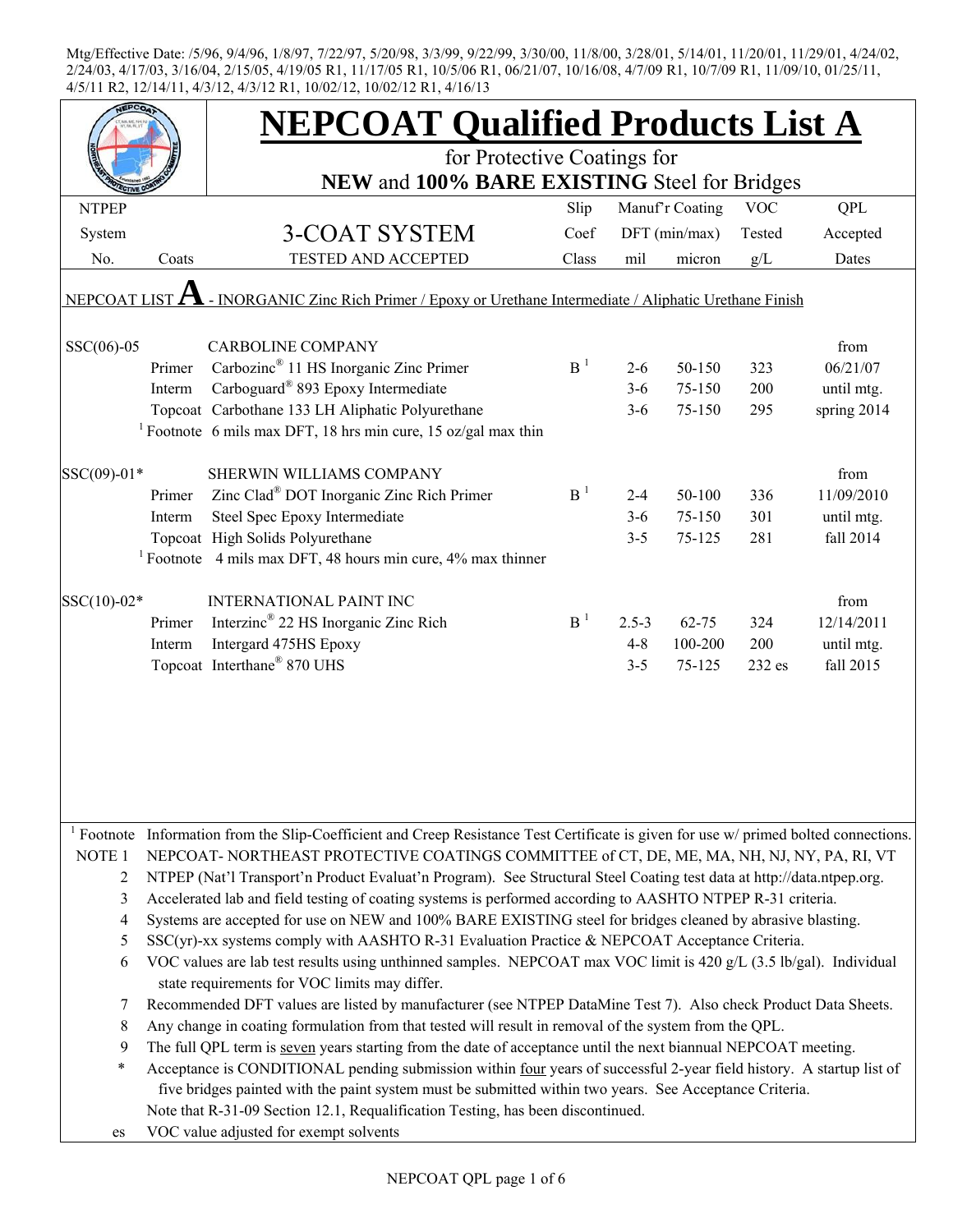|                     |        | <b>NEPCOAT Qualified Products List B</b>                                                                                                                                                                                        |                |          |                 |            |                      |
|---------------------|--------|---------------------------------------------------------------------------------------------------------------------------------------------------------------------------------------------------------------------------------|----------------|----------|-----------------|------------|----------------------|
|                     |        | for Protective Coatings for                                                                                                                                                                                                     |                |          |                 |            |                      |
| <b>NTPEP</b>        |        | NEW and 100% BARE EXISTING Steel for Bridges                                                                                                                                                                                    | Slip           |          | Manuf'r Coating | <b>VOC</b> | QPL                  |
|                     |        |                                                                                                                                                                                                                                 | Coef           |          |                 | Tested     |                      |
| System              |        | 3-COAT SYSTEM                                                                                                                                                                                                                   |                |          | $DFT$ (min/max) |            | Accepted             |
| No.                 | Coats  | TESTED AND ACCEPTED                                                                                                                                                                                                             | Class          | mil      | micron          | g/L        | Dates                |
| <b>NEPCOAT LIST</b> |        | - ORGANIC Zinc Rich Primer / Epoxy or Urethane Intermediate / Aliphatic Urethane Finish                                                                                                                                         |                |          |                 |            |                      |
| SSC(10)-03*         |        | PPG/AMERON                                                                                                                                                                                                                      |                |          |                 |            | from                 |
|                     | Primer | Amercoat <sup>®</sup> 68HS Zinc Rich Epoxy Primer                                                                                                                                                                               | B <sup>1</sup> | $3 - 5$  | 75-125          | 276        | 12/14/2011           |
|                     | Interm | Amercoat <sup>®</sup> 399 Fast Drying Epoxy                                                                                                                                                                                     |                | $4 - 8$  | 100-200         | 177        | until mtg.           |
|                     |        | Topcoat Amercoat® 450H Gloss Aliphatic Polyurethane                                                                                                                                                                             |                | $2 - 5$  | 50-125          | 306        | fall 2015            |
|                     |        | <sup>1</sup> Footnote $\,$ 3 mils max DFT, 7 days min cure, 3% vol max thin                                                                                                                                                     |                |          |                 |            |                      |
| $SSC(04)-02$        |        | <b>CARBOLINE COMPANY</b>                                                                                                                                                                                                        |                |          |                 |            | from 11/17/05        |
| $SSC(10)-04$ Primer |        | Carbozinc <sup>®</sup> 859 Organic Zinc Rich Epoxy Primer                                                                                                                                                                       | B <sup>1</sup> | $3 - 10$ | 75-250          | 327        | until mtg            |
|                     | Interm | Carboguard® 888 Epoxy Polyamide                                                                                                                                                                                                 |                | $3 - 8$  | 75-200          | 320        | fall 2015            |
|                     |        | Topcoat Carbothane 133 LH Aliphatic Polyurethane                                                                                                                                                                                |                | $3 - 6$  | 75-150          | 311        | (passed requalific'n |
|                     |        | <sup>1</sup> Footnote 6 mils max DFT, 4 days min cure, $10\%$ vol max thin                                                                                                                                                      |                |          |                 |            | as SSC 10-04)        |
| SSC(08)-07*         |        | <b>CARBOLINE COMPANY</b>                                                                                                                                                                                                        |                |          |                 |            | from                 |
|                     | Primer | Carbozinc <sup>®</sup> 859 PRIMER                                                                                                                                                                                               | Ø              | $3 - 10$ | 75-250          | 331        | 10/07/09             |
|                     | Interm | Carboguard <sup>®</sup> 825 Epoxy Polyamide                                                                                                                                                                                     | no             | $3 - 10$ | 75-250          | 305        | until mtg.           |
|                     |        | Topcoat Carbothane 133 LH Aliphatic Polyurethane                                                                                                                                                                                | report         | $3 - 6$  | 75-150          | 317        | fall 2013            |
|                     |        | Ø Footnote No data reported.                                                                                                                                                                                                    |                |          |                 |            |                      |
|                     |        |                                                                                                                                                                                                                                 |                |          |                 |            |                      |
| SSC(10)-05*         |        | <b>WASSER HIGH TECH COATINGS</b>                                                                                                                                                                                                |                |          |                 |            | from                 |
|                     | Primer | MC-Zinc 100                                                                                                                                                                                                                     | $\varnothing$  | $3 - 5$  | $75 - 125$      | $115$ es   | 4/03/12              |
|                     | Interm | MC-Miomastic 100                                                                                                                                                                                                                | no             | $3 - 5$  | 75-125          | 173 es     | until mtg.           |
|                     |        | Topcoat MC-Ferrox A 100                                                                                                                                                                                                         | report         | $2 - 4$  | 50-100          | 144 es     | spring 2016          |
|                     |        | Ø Footnote No data reported.                                                                                                                                                                                                    |                |          |                 |            |                      |
| (continues)         |        | (List B continues)                                                                                                                                                                                                              |                |          |                 |            |                      |
|                     |        | <sup>1</sup> Footnote Information from the Slip-Coefficient and Creep Resistance Test Certificate is given for use $w$ primed bolted connections.                                                                               |                |          |                 |            |                      |
| NOTE <sub>1</sub>   |        | NEPCOAT-NORTHEAST PROTECTIVE COATINGS COMMITTEE of CT, DE, ME, MA, NH, NJ, NY, PA, RI, VT                                                                                                                                       |                |          |                 |            |                      |
| $\overline{2}$      |        | NTPEP (Nat'l Transport'n Product Evaluat'n Program). See Structural Steel Coating test data at http://data.ntpep.org.                                                                                                           |                |          |                 |            |                      |
| $\mathfrak{Z}$      |        | Accelerated lab and field testing of coating systems is performed according to AASHTO NTPEP R-31 criteria.                                                                                                                      |                |          |                 |            |                      |
| $\overline{4}$      |        | Systems are accepted for use on NEW and 100% BARE EXISTING steel for bridges cleaned by abrasive blasting.                                                                                                                      |                |          |                 |            |                      |
| $\mathfrak s$       |        | SSC(yr)-xx systems comply with AASHTO R-31 Evaluation Practice & NEPCOAT Acceptance Criteria.                                                                                                                                   |                |          |                 |            |                      |
| 6                   |        | VOC values are lab test results using unthinned samples. NEPCOAT max VOC limit is 420 g/L (3.5 lb/gal). Individual                                                                                                              |                |          |                 |            |                      |
|                     |        | state requirements for VOC limits may differ.                                                                                                                                                                                   |                |          |                 |            |                      |
| $\tau$              |        | Recommended DFT values are listed by manufacturer (see NTPEP DataMine Test 7). Also check Product Data Sheets.                                                                                                                  |                |          |                 |            |                      |
| $8\,$               |        | Any change in coating formulation from that tested will result in removal of the system from the QPL.                                                                                                                           |                |          |                 |            |                      |
| $\boldsymbol{9}$    |        | The full QPL term is seven years starting from the date of acceptance until the next biannual NEPCOAT meeting.                                                                                                                  |                |          |                 |            |                      |
| $\ast$              |        | Acceptance is CONDITIONAL pending submission within four years of successful 2-year field history. A startup list of<br>five bridges painted with the paint system must be submitted within two years. See Acceptance Criteria. |                |          |                 |            |                      |
|                     |        | Note that R-31-09 Section 12.1, Requalification Testing, has been discontinued.                                                                                                                                                 |                |          |                 |            |                      |
|                     |        | VOC value adjusted for exempt solvents                                                                                                                                                                                          |                |          |                 |            |                      |
| es                  |        |                                                                                                                                                                                                                                 |                |          |                 |            |                      |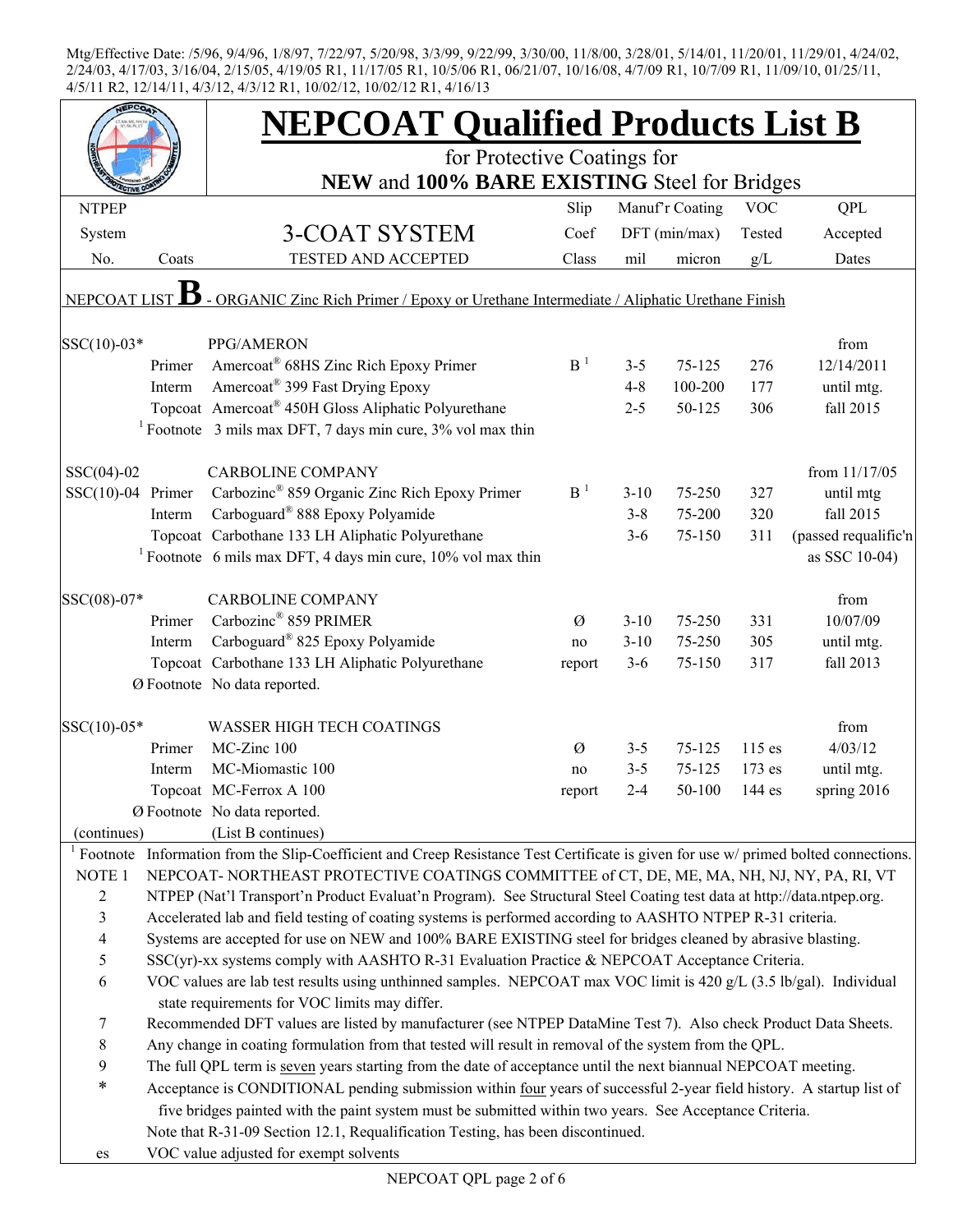|                     |        | <b>NEPCOAT Qualified Products List B</b>                                                                                                          |                |          |                 |            |                  |  |  |
|---------------------|--------|---------------------------------------------------------------------------------------------------------------------------------------------------|----------------|----------|-----------------|------------|------------------|--|--|
|                     |        | for Protective Coatings for<br>NEW and 100% BARE EXISTING Steel for Bridges                                                                       |                |          |                 |            |                  |  |  |
| <b>NTPEP</b>        |        |                                                                                                                                                   | Slip           |          | Manuf'r Coating | <b>VOC</b> | <b>QPL</b>       |  |  |
|                     |        |                                                                                                                                                   |                |          |                 |            |                  |  |  |
| System              |        | 3-COAT SYSTEM                                                                                                                                     | Coef           |          | $DFT$ (min/max) | Tested     | Accepted         |  |  |
| No.                 | Coats  | <b>TESTED AND ACCEPTED</b>                                                                                                                        | Class          | mil      | micron          | g/L        | Dates            |  |  |
| NEPCOAT LIST        |        | - ORGANIC Zinc Rich Primer / Epoxy or Urethane Intermediate / Aliphatic Urethane Finish                                                           |                |          |                 |            |                  |  |  |
| $SSC(11)-01*$       |        | SHERWIN WILLIAMS COMPANY                                                                                                                          |                |          |                 |            | from             |  |  |
|                     | Primer | Zinc Clad® III HS Organic Zinc Rich Epoxy Primer                                                                                                  | $A^1$          | $3 - 5$  | 75-125          | 337        | 10/02/12         |  |  |
|                     | Interm | Steel Spec Epoxy Intermediate                                                                                                                     |                | $3 - 8$  | 75-200          | 293        | until mtg.       |  |  |
|                     |        | Topcoat Hi-Solids Polyurethane                                                                                                                    |                | $3 - 5$  | 75-125          | 288        | fall 2016        |  |  |
|                     |        | $1$ Footnote 3 mils max DFT, 7 days min cure, zero thinner                                                                                        |                |          |                 |            |                  |  |  |
|                     |        |                                                                                                                                                   |                |          |                 |            |                  |  |  |
| $SSC(11)-02*$       |        | <b>INTERNATIONAL PAINT INC</b><br>Interzinc <sup>®</sup> 315B Epoxy Zinc Rich                                                                     | B <sup>1</sup> |          |                 |            | from<br>10/02/12 |  |  |
|                     | Primer |                                                                                                                                                   |                | $2 - 6$  | 50-150          | 304        |                  |  |  |
|                     | Interm | Intergard 475HS Epoxy<br>Topcoat Interthane® 870 UHS                                                                                              |                | $4 - 8$  | 100-200         | 187        | until mtg.       |  |  |
|                     |        |                                                                                                                                                   |                | $3 - 5$  | 75-125          | 242 es     | fall 2016        |  |  |
|                     |        | $1$ Footnote 4 mils max DFT, 48 hours min cure, zero thinner                                                                                      |                |          |                 |            |                  |  |  |
| $SSC(04)-03$        |        | SHERWIN WILLIAMS COMPANY                                                                                                                          |                |          |                 |            | from             |  |  |
| $SSC(11)-03$ Primer |        | Zinc Clad <sup>®</sup> III HS Organic Zinc Rich Epoxy Primer                                                                                      | $A^1$          | $3 - 5$  | 75-125          | 329        | 10/02/12         |  |  |
|                     | Interm | Macropoxy <sup>®</sup> 646 Fast Cure Epoxy                                                                                                        |                | $3 - 10$ | 75-250          | 238        | until mtg.       |  |  |
|                     |        | Topcoat Acrolon <sup>™</sup> 218 HS Acrylic Polyurethane                                                                                          |                | $3 - 6$  | 75-150          | 263        | fall 2019        |  |  |
|                     |        | $1$ Footnote 3 mils max DFT, 7 days min cure, zero thinner                                                                                        |                |          |                 |            |                  |  |  |
|                     |        |                                                                                                                                                   |                |          |                 |            |                  |  |  |
|                     |        |                                                                                                                                                   |                |          |                 |            |                  |  |  |
|                     |        |                                                                                                                                                   |                |          |                 |            |                  |  |  |
|                     |        |                                                                                                                                                   |                |          |                 |            |                  |  |  |
| (continues)         |        | (List B continues)                                                                                                                                |                |          |                 |            |                  |  |  |
|                     |        | <sup>1</sup> Footnote Information from the Slip-Coefficient and Creep Resistance Test Certificate is given for use $w$ primed bolted connections. |                |          |                 |            |                  |  |  |
| NOTE <sub>1</sub>   |        | NEPCOAT-NORTHEAST PROTECTIVE COATINGS COMMITTEE of CT, DE, ME, MA, NH, NJ, NY, PA, RI, VT                                                         |                |          |                 |            |                  |  |  |
| $\overline{2}$      |        | NTPEP (Nat'l Transport'n Product Evaluat'n Program). See Structural Steel Coating test data at http://data.ntpep.org.                             |                |          |                 |            |                  |  |  |
| 3                   |        | Accelerated lab and field testing of coating systems is performed according to AASHTO NTPEP R-31 criteria.                                        |                |          |                 |            |                  |  |  |
| 4                   |        | Systems are accepted for use on NEW and 100% BARE EXISTING steel for bridges cleaned by abrasive blasting.                                        |                |          |                 |            |                  |  |  |
| 5                   |        | $SSC(yr)$ -xx systems comply with AASHTO R-31 Evaluation Practice & NEPCOAT Acceptance Criteria.                                                  |                |          |                 |            |                  |  |  |
| 6                   |        | VOC values are lab test results using unthinned samples. NEPCOAT max VOC limit is 420 g/L (3.5 lb/gal). Individual                                |                |          |                 |            |                  |  |  |
|                     |        | state requirements for VOC limits may differ.                                                                                                     |                |          |                 |            |                  |  |  |
| 7                   |        | Recommended DFT values are listed by manufacturer (see NTPEP DataMine Test 7). Also check Product Data Sheets.                                    |                |          |                 |            |                  |  |  |
| $\,$ $\,$           |        | Any change in coating formulation from that tested will result in removal of the system from the QPL.                                             |                |          |                 |            |                  |  |  |
| 9                   |        | The full QPL term is seven years starting from the date of acceptance until the next biannual NEPCOAT meeting.                                    |                |          |                 |            |                  |  |  |
| ∗                   |        | Acceptance is CONDITIONAL pending submission within four years of successful 2-year field history. A startup list of                              |                |          |                 |            |                  |  |  |
|                     |        | five bridges painted with the paint system must be submitted within two years. See Acceptance Criteria.                                           |                |          |                 |            |                  |  |  |
|                     |        | Note that R-31-09 Section 12.1, Requalification Testing, has been discontinued.                                                                   |                |          |                 |            |                  |  |  |
| es                  |        | VOC value adjusted for exempt solvents                                                                                                            |                |          |                 |            |                  |  |  |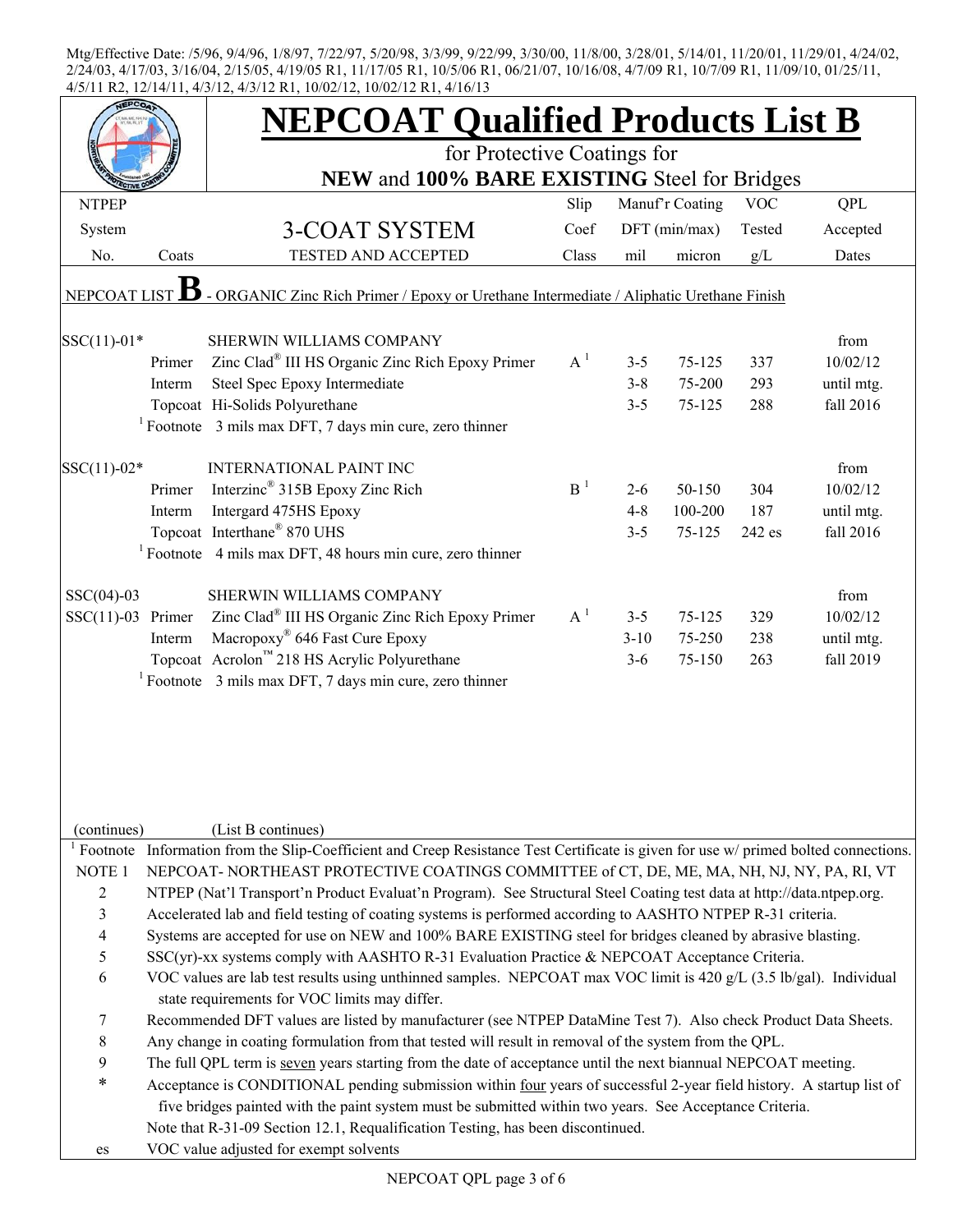|                   |       | <b>NEPCOAT Qualified Products List C</b>                                                                                                                                                                                |       |                 |            |          |  |  |  |  |
|-------------------|-------|-------------------------------------------------------------------------------------------------------------------------------------------------------------------------------------------------------------------------|-------|-----------------|------------|----------|--|--|--|--|
|                   |       | for Protective Coatings for                                                                                                                                                                                             |       |                 |            |          |  |  |  |  |
|                   |       | NEW and 100% BARE EXISTING Steel for Bridges                                                                                                                                                                            |       |                 |            |          |  |  |  |  |
| <b>NTPEP</b>      |       |                                                                                                                                                                                                                         | Slip  | Manuf'r Coating | <b>VOC</b> | QPL      |  |  |  |  |
| System            |       | 2-COAT SYSTEM                                                                                                                                                                                                           | Coef  | DFT (min/max)   | Tested     | Accepted |  |  |  |  |
| No.               | Coats | <b>TESTED AND ACCEPTED</b>                                                                                                                                                                                              | Class | mil<br>micron   | g/L        | Dates    |  |  |  |  |
| NEPCOAT LIST      |       | - ORGANIC Zinc Rich Primer / ----- / Topcoat                                                                                                                                                                            |       |                 |            |          |  |  |  |  |
|                   |       | [Blank]                                                                                                                                                                                                                 |       |                 |            |          |  |  |  |  |
|                   |       |                                                                                                                                                                                                                         |       |                 |            |          |  |  |  |  |
|                   |       |                                                                                                                                                                                                                         |       |                 |            |          |  |  |  |  |
|                   |       |                                                                                                                                                                                                                         |       |                 |            |          |  |  |  |  |
|                   |       |                                                                                                                                                                                                                         |       |                 |            |          |  |  |  |  |
|                   |       |                                                                                                                                                                                                                         |       |                 |            |          |  |  |  |  |
|                   |       |                                                                                                                                                                                                                         |       |                 |            |          |  |  |  |  |
|                   |       |                                                                                                                                                                                                                         |       |                 |            |          |  |  |  |  |
|                   |       |                                                                                                                                                                                                                         |       |                 |            |          |  |  |  |  |
|                   |       |                                                                                                                                                                                                                         |       |                 |            |          |  |  |  |  |
|                   |       |                                                                                                                                                                                                                         |       |                 |            |          |  |  |  |  |
|                   |       |                                                                                                                                                                                                                         |       |                 |            |          |  |  |  |  |
|                   |       |                                                                                                                                                                                                                         |       |                 |            |          |  |  |  |  |
|                   |       |                                                                                                                                                                                                                         |       |                 |            |          |  |  |  |  |
|                   |       |                                                                                                                                                                                                                         |       |                 |            |          |  |  |  |  |
|                   |       |                                                                                                                                                                                                                         |       |                 |            |          |  |  |  |  |
|                   |       |                                                                                                                                                                                                                         |       |                 |            |          |  |  |  |  |
|                   |       |                                                                                                                                                                                                                         |       |                 |            |          |  |  |  |  |
|                   |       |                                                                                                                                                                                                                         |       |                 |            |          |  |  |  |  |
|                   |       |                                                                                                                                                                                                                         |       |                 |            |          |  |  |  |  |
|                   |       |                                                                                                                                                                                                                         |       |                 |            |          |  |  |  |  |
|                   |       | <sup>1</sup> Footnote Information from the Slip-Coefficient and Creep Resistance Test Certificate is given for use $w$ primed bolted connections.                                                                       |       |                 |            |          |  |  |  |  |
| NOTE <sub>1</sub> |       | NEPCOAT-NORTHEAST PROTECTIVE COATINGS COMMITTEE of CT, DE, ME, MA, NH, NJ, NY, PA, RI, VT                                                                                                                               |       |                 |            |          |  |  |  |  |
| $\overline{2}$    |       | NTPEP (Nat'l Transport'n Product Evaluat'n Program). See Structural Steel Coating test data at http://data.ntpep.org.                                                                                                   |       |                 |            |          |  |  |  |  |
| $\mathfrak{Z}$    |       | Accelerated lab and field testing of coating systems is performed according to AASHTO NTPEP R-31 criteria.                                                                                                              |       |                 |            |          |  |  |  |  |
| $\overline{4}$    |       | Systems are accepted for use on NEW and 100% BARE EXISTING steel for bridges cleaned by abrasive blasting.                                                                                                              |       |                 |            |          |  |  |  |  |
| 5                 |       | SSC(yr)-xx systems comply with AASHTO R-31 Evaluation Practice & NEPCOAT Acceptance Criteria.                                                                                                                           |       |                 |            |          |  |  |  |  |
| 6                 |       | VOC values are lab test results using unthinned samples. NEPCOAT max VOC limit is 420 g/L (3.5 lb/gal). Individual                                                                                                      |       |                 |            |          |  |  |  |  |
|                   |       | state requirements for VOC limits may differ.                                                                                                                                                                           |       |                 |            |          |  |  |  |  |
| 7                 |       | Recommended DFT values are listed by manufacturer (see NTPEP DataMine Test 7). Also check Product Data Sheets.                                                                                                          |       |                 |            |          |  |  |  |  |
| $8\,$<br>9        |       | Any change in coating formulation from that tested will result in removal of the system from the QPL.<br>The full QPL term is seven years starting from the date of acceptance until the next biannual NEPCOAT meeting. |       |                 |            |          |  |  |  |  |
| $\ast$            |       | Acceptance is CONDITIONAL pending submission within four years of successful 2-year field history. A startup list of                                                                                                    |       |                 |            |          |  |  |  |  |
|                   |       | five bridges painted with the paint system must be submitted within two years. See Acceptance Criteria.                                                                                                                 |       |                 |            |          |  |  |  |  |
|                   |       | Note that R-31-09 Section 12.1, Requalification Testing, has been discontinued.                                                                                                                                         |       |                 |            |          |  |  |  |  |
| es                |       | VOC value adjusted for exempt solvents                                                                                                                                                                                  |       |                 |            |          |  |  |  |  |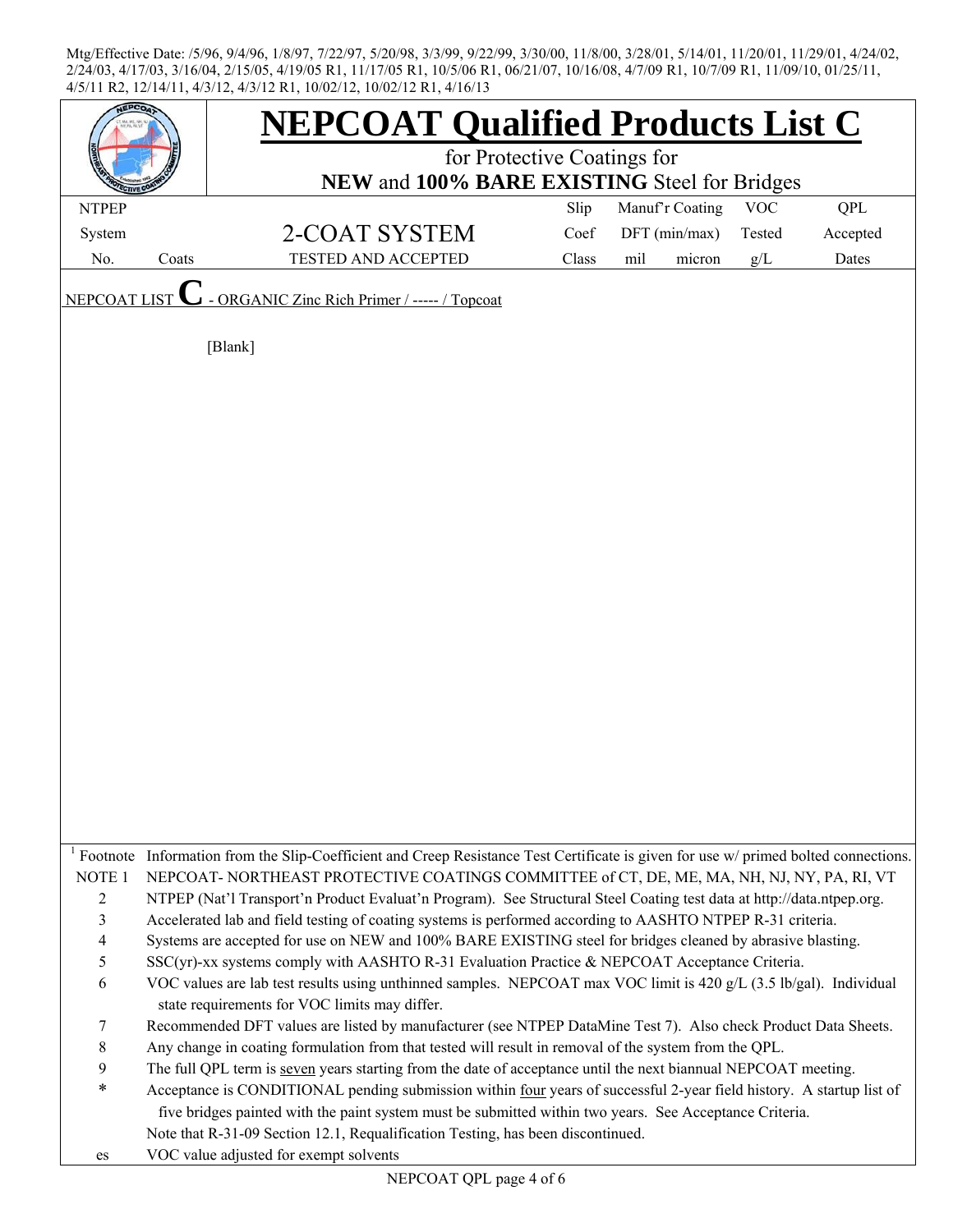

# **NEPCOAT Acceptance Criteria List A, B, C**

for Protective Coatings for **NEW** and **100% BARE EXISTING** Steel for Bridges

AASHTO R31-Testing Standard & NEPCOAT Acceptance Criteria (3/16/04, 2/15/05, 10/16/08, 4/7/09, 10/12/11)

## **TEST NO. 1 - SLIP COEFFICIENT**

| Primer | Acceptance criteria (min.)              |
|--------|-----------------------------------------|
| IOZ.   | Slip coefficient 0.5 (Class B) required |
| OZ.    | Report results only                     |

## **TEST NO. 2 - SALT FOG RESISTANCE (ASTM B117)**

| Delamination      | Acceptance criteria: no delamination allowed |                             |                                                                  |                |                     |  |              |                       |
|-------------------|----------------------------------------------|-----------------------------|------------------------------------------------------------------|----------------|---------------------|--|--------------|-----------------------|
| Rust / Blistering |                                              | Acceptance criteria (max.): |                                                                  |                |                     |  |              |                       |
|                   |                                              |                             | //-------------------- RUST CRITERIA -----------------//         |                |                     |  |              | -- BLISTER CRITERIA-- |
| Primer            | System                                       | @ Hrs                       | $\frac{max\,creep}{ave\,ceep}$ $\frac{\%\,length}{\%}$ in scribe |                |                     |  | $\omega$ Hrs | Convers'n $#$         |
| IOZ               | $P-I-T$                                      | 5000                        | 4 mm                                                             | $2 \text{ mm}$ | not req'd not req'd |  | 4000         |                       |
| OZ                | $P-I-T$                                      | 5000                        | $8 \text{ mm}$                                                   | 4 mm           | not req'd not req'd |  | 4000         |                       |

## **TEST NO. 3 - CYCLIC WEATHERING RESISTANCE (ASTM D5894)**

| Delamination<br>Rust / Blistering | Acceptance criteria: no delamination allowed<br>Acceptance criteria (max.): |              |                     |                |                      |  |         |                       |  |
|-----------------------------------|-----------------------------------------------------------------------------|--------------|---------------------|----------------|----------------------|--|---------|-----------------------|--|
|                                   |                                                                             |              |                     |                |                      |  |         |                       |  |
|                                   | //------------------- RUST CRITERIA -----------------//                     |              |                     |                |                      |  |         | -- BLISTER CRITERIA-- |  |
| Primer                            | <b>System</b>                                                               | $\omega$ Hrs | max creep ave creep |                | $%$ length in scribe |  | $@$ Hrs | Convers'n#            |  |
| IOZ                               | $P-I-T$                                                                     | 5040         | 4 mm                | $2 \text{ mm}$ | not req'd not req'd  |  | 4032    | 9                     |  |
| OΖ                                | $P-I-T$                                                                     | 5040         | $8 \text{ mm}$      | 4 mm           | not req'd not req'd  |  | 4032    | 8                     |  |
| GLOSS value                       | Acceptance criteria:                                                        |              | Report results only |                |                      |  |         |                       |  |
| GLOSS % Retent'n                  | Acceptance criteria:                                                        |              | Report results only |                |                      |  |         |                       |  |
| COLOR Change, $\Delta e$          | Acceptance criteria:                                                        |              | Report results only |                |                      |  |         |                       |  |

#### **TEST NO. 4 - ABRASION RESISTANCE (ASTM D4060)**

| Weight Loss | Acceptance criteria: | Test discontinued |
|-------------|----------------------|-------------------|
| Wear Index  | Acceptance criteria: | Test discontinued |

#### **TEST NO. 5 - ADHESION (ASTM D4541)**

 Pull-Off Strength Acceptance criteria (min.) for both primer and PIT panels: IOZ 2.4 MPa (350 psi) OZ 4.1 MPa (600 psi)

## **TEST NO. 6 - FREEZE THAW STABILITY**

Pull-Off Strength Acceptance criteria: achieve min. Test 5 req'd PIT adhesion results and fall within 60% of Test 5 values

## **TEST NO. 7 - COATING IDENTIFICATION TESTS**

| VOC-               |                                  | Acceptance criteria: Max. 420 g/L $(3.5 \text{ lb/gal})$ . Individual state requirements may differ. |
|--------------------|----------------------------------|------------------------------------------------------------------------------------------------------|
| Coating properties | Acceptance criteria: Report only |                                                                                                      |
| Coating thickness  |                                  | Acceptance criteria: A 2-coat system shall be tested and applied at min. total 9 mils DFT.           |

(continued)